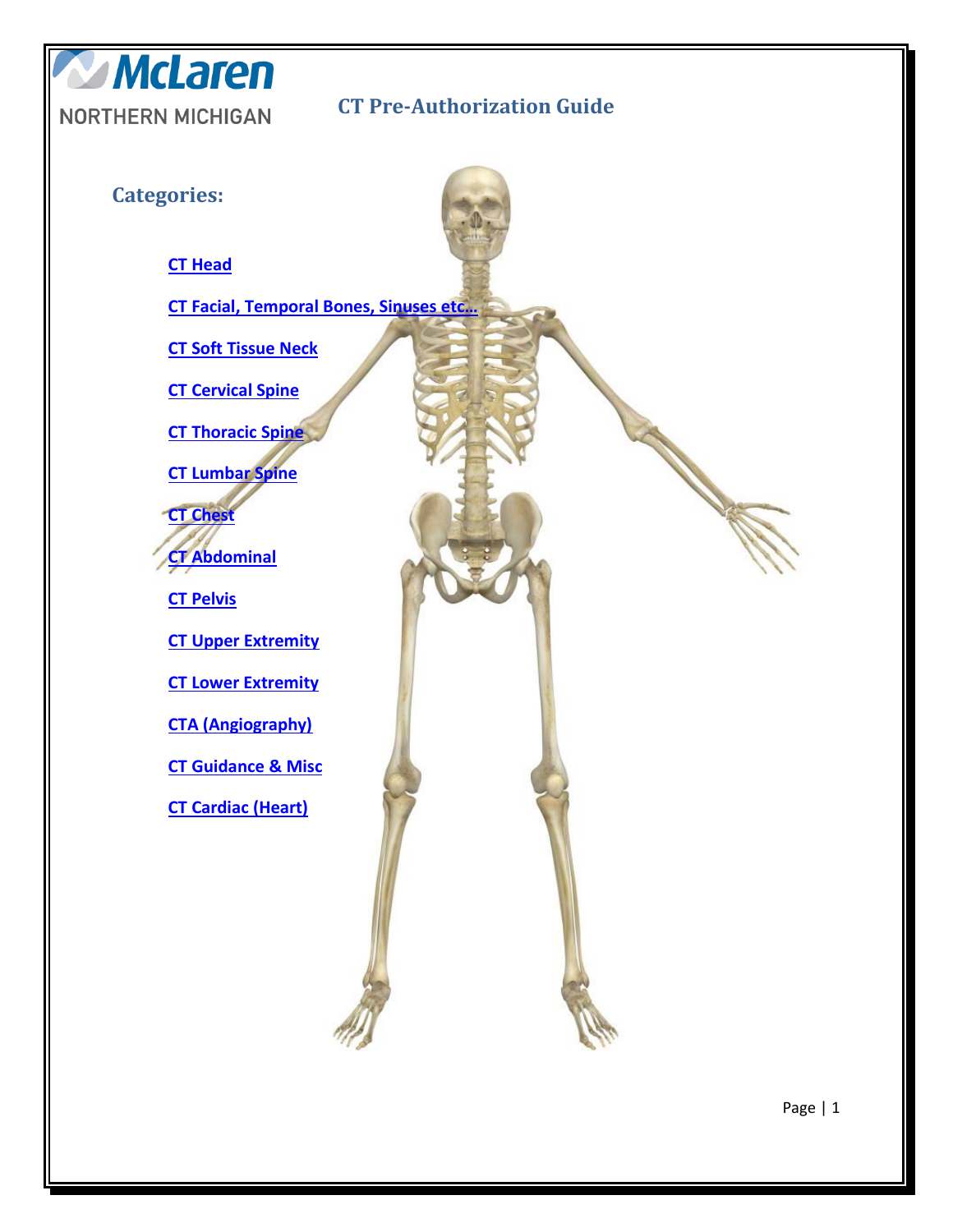



<span id="page-1-0"></span>**CT Head CPT Codes (non-CTA)**

- **1. 70450-CT Head without contrast 2. 70460-CT Head with contrast (rarely used by itself)**
- **3. 70470-CT Head with and without contrast**

**Note:**

- **Many times the Radiologist will protocol these exams based on renal function, previous imaging exams, patient history, etc...So we ask that you pre-authorize both the 70450 and 70470 if possible.**
- **As mentioned above, CT Head is almost never performed only "with" contrast.**
- **If CT Angiography is being requested, please see the [CTA codes.](#page-5-1)**

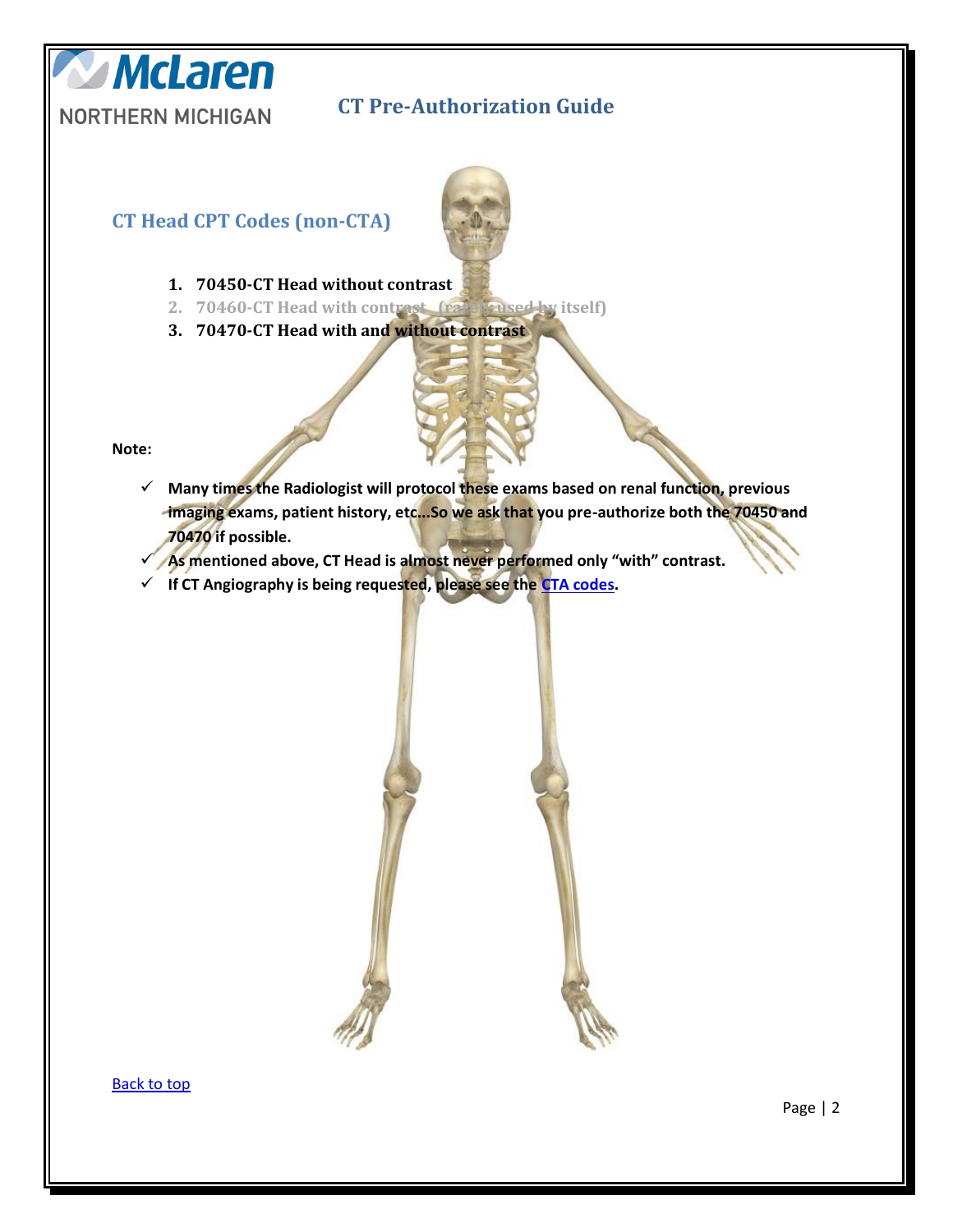**CT Abdomen and/or Pelvis CPT Codes (non-CTA)**

- **1. 74150- CT Abdomen without Contrast**
- **2. 74160- CT Abdomen with Contrast**
- **3. 74170- CT Abdomen with and without Contrast**
- **4. 74176- CT Abdomen and Pelvis without Contrast**
- **5. 74177- CT Abdomen and Pelvis with Contrast**
- **6. 74178- CT Abdomen and Pelvis with and without Contrast**
- **7. 72192- CT Pelvis without Contrast**
- **8. 72193- CT Pelvis with Contrast**
- **9. 72194- CT Pelvis with and without Contrast**

**Note:** 

**McLaren** 

<span id="page-2-0"></span>**NORTHERN MICHIGAN** 

- **Due to excessive radiation dose, Radiologist protocolling, symptoms, etc…It's rare that the "with and without" codes are used so if you are pre-authorizing these codes, we ask that you pre-authorize the "with contrast" codes as well.**
- **The "without" contrast codes are routinely used for patients that are unable to receive contrast due to allergy, poor renal function or if the scan is being done to survey for kidney stones-74176.**
- $\checkmark$  If performed together, the CT Abdomen and Pelvis must be authorized with their **unique CPT code.**
- $\checkmark$  If the Chest is also being requested, please pre-**auth**orize separately using the **corresponding CPT code for th[e Chest.](#page-3-0)**
- **If CT Angiography is being requested, please see the [CTA Codes.](#page-5-1)**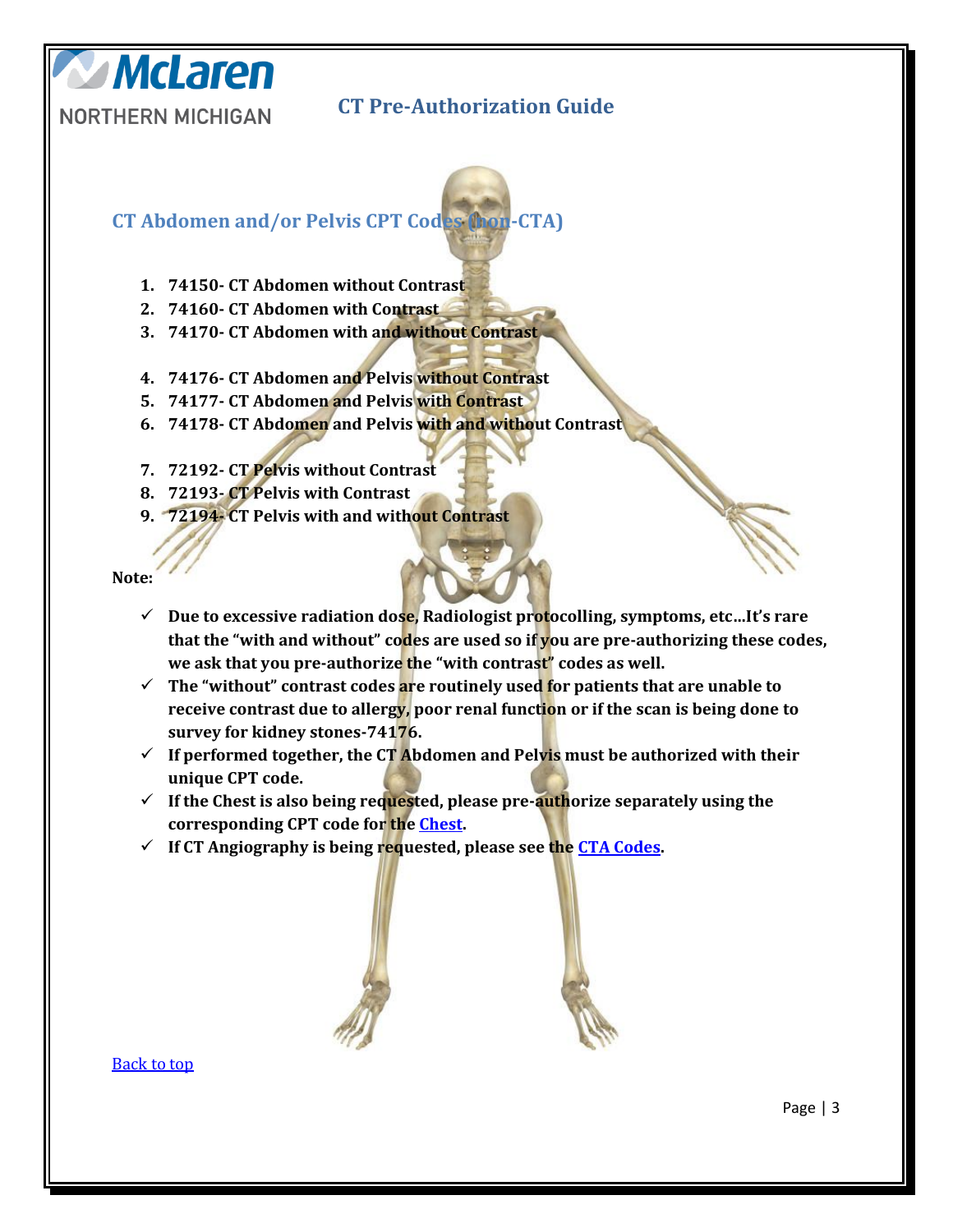

### **CT Chest (Thorax) CPT Codes (non-C**

- **1. 71250- CT Chest without Contrast**
- **2. 71260- CT Chest with Contrast**
- **3. 71270- CT Chest with and without**
- **4. No CPT-CT Lung Screening**

**Note:**

**McLaren** 

<span id="page-3-0"></span>**NORTHERN MICHIGAN** 

- **Due to excessive radiation dose, Radiologist protocolling, symptoms, etc…It's rare that the "with and without" codes are used so if you are pre-authorizing these codes, we ask that you pre-authorize the "with contrast" codes as well.**
- **The "without" contrast codes are routinely used for patients that are unable to**  *receive contrast due to allergy, poor renal function or another contraindications to IV* **contrast.**
- **If ordering for suspected pulmonary embolus, see the [CT Angiography chest code.](#page-5-0)**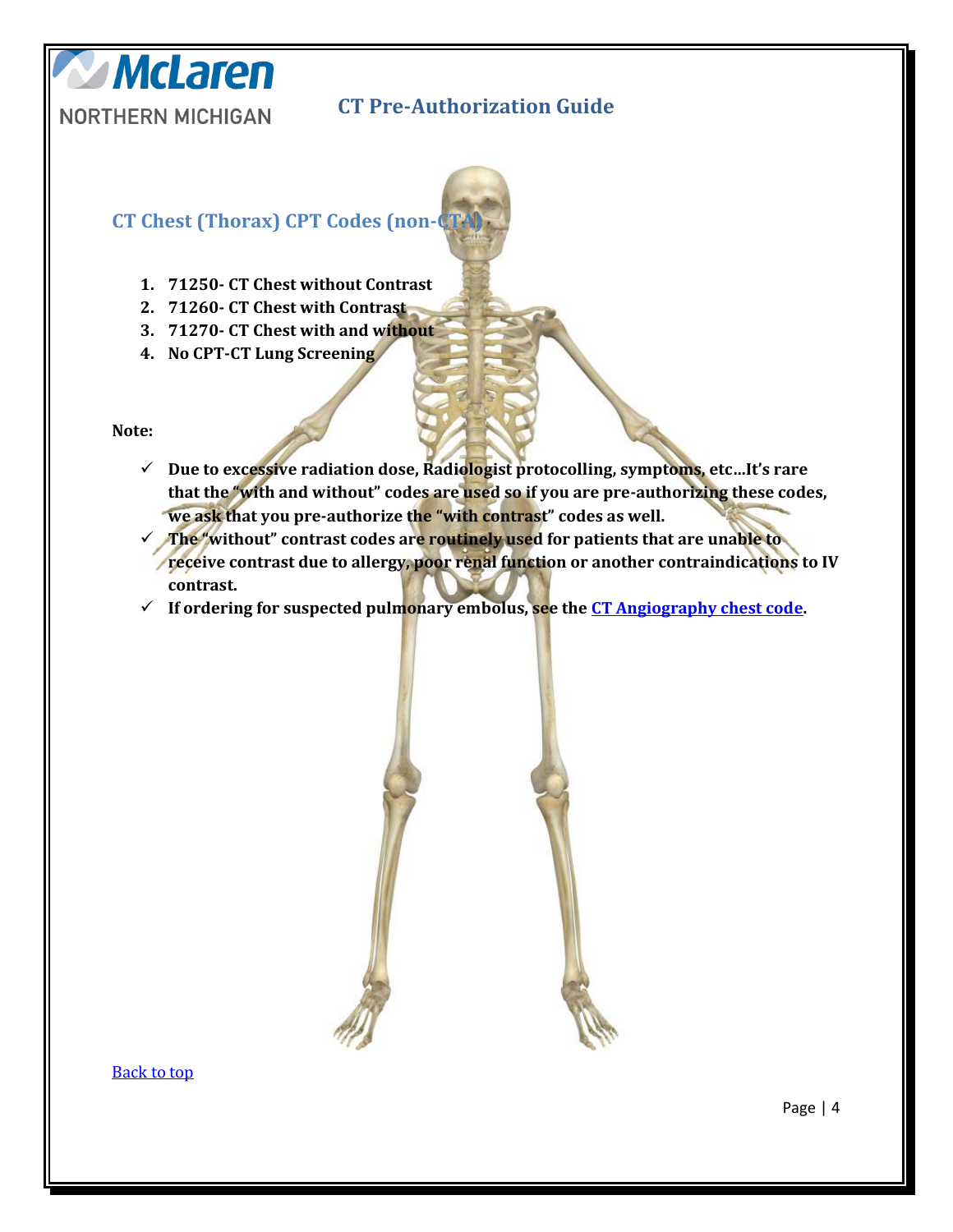

<span id="page-4-0"></span>**CT Upper Extremity CPT Codes (non-**

- **1. 73200- CT Upper Extremity without contrast**
- **2. 73201- CT Upper Extremity with contrast**
- **3. 73202- CT Upper Extremity with and without contrast**

**Note:**

- **Whether the shoulder, humerus, forearm, elbow, wrist, hand or finger or all are requested; only one pre-authorization would be needed.**
- **Most commonly performed without contrast for occult fracture or follow up of known fracture.**
- **If the requested exam is a CT Arthrogram, please pre-authorize the "with contrast" code 73201.**
- **If CT Angiography is being requested, please see the [CTA Codes.](#page-5-1)**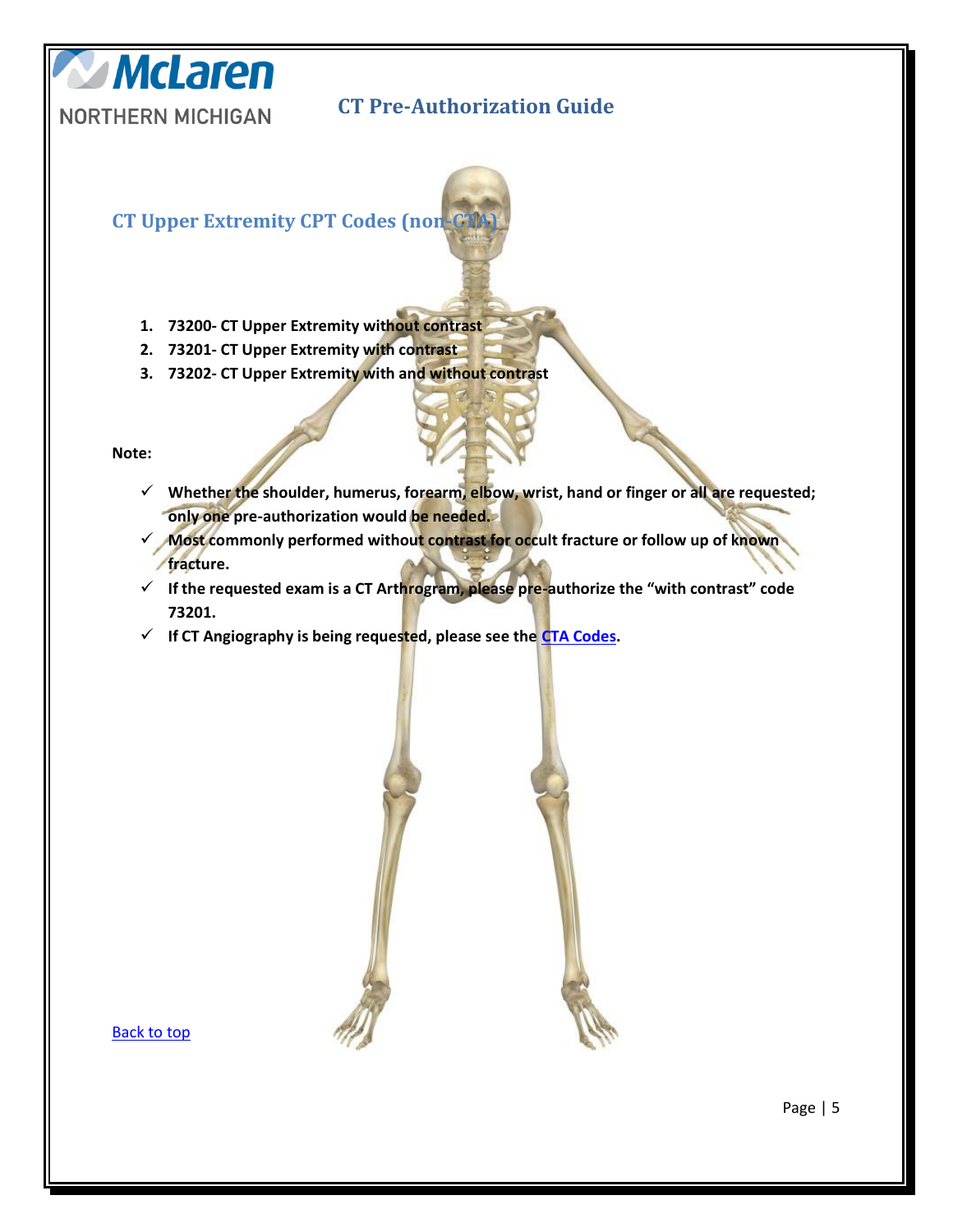### <span id="page-5-1"></span>**CT Angiography CPT Codes (CTA)**

**McLaren** 

<span id="page-5-0"></span>**NORTHERN MICHIGAN** 

- **1. 70496- CT Angiography Head or Brain**
- **2. 70498- CT Angiography Neck**
- **3. 71275- CT Angiography Chest**
- **4. 74175- CT Angiography Abdomen**
- **5. 72191- CT Angiography Pelvis**
- **6. 75635- CT Angiography Abdominal Aorta and Bilat Lower extremities (aka Runoff)**
- **7. 74174- CT Angiography Abdomen and Pelvis**
- **8. 73706- CT Angiography Lower Extremity**
- **9. 73206- CT Angiography Upper Extremity**

**Note:**

- **CT angiography exams can be performed either with and without contrast or just with contrast depending on the Radiologist protocol, the CPT code is the same.**
- **When performed together, the CT Angiography Abdomen and Pelvis must be authorized with its unique CPT code 74174.**
- **When CTA of the brain and neck are ordered together, both 70496 and 70498 must be preauthorized. (common in the case of carotid stenosis or dissection)**

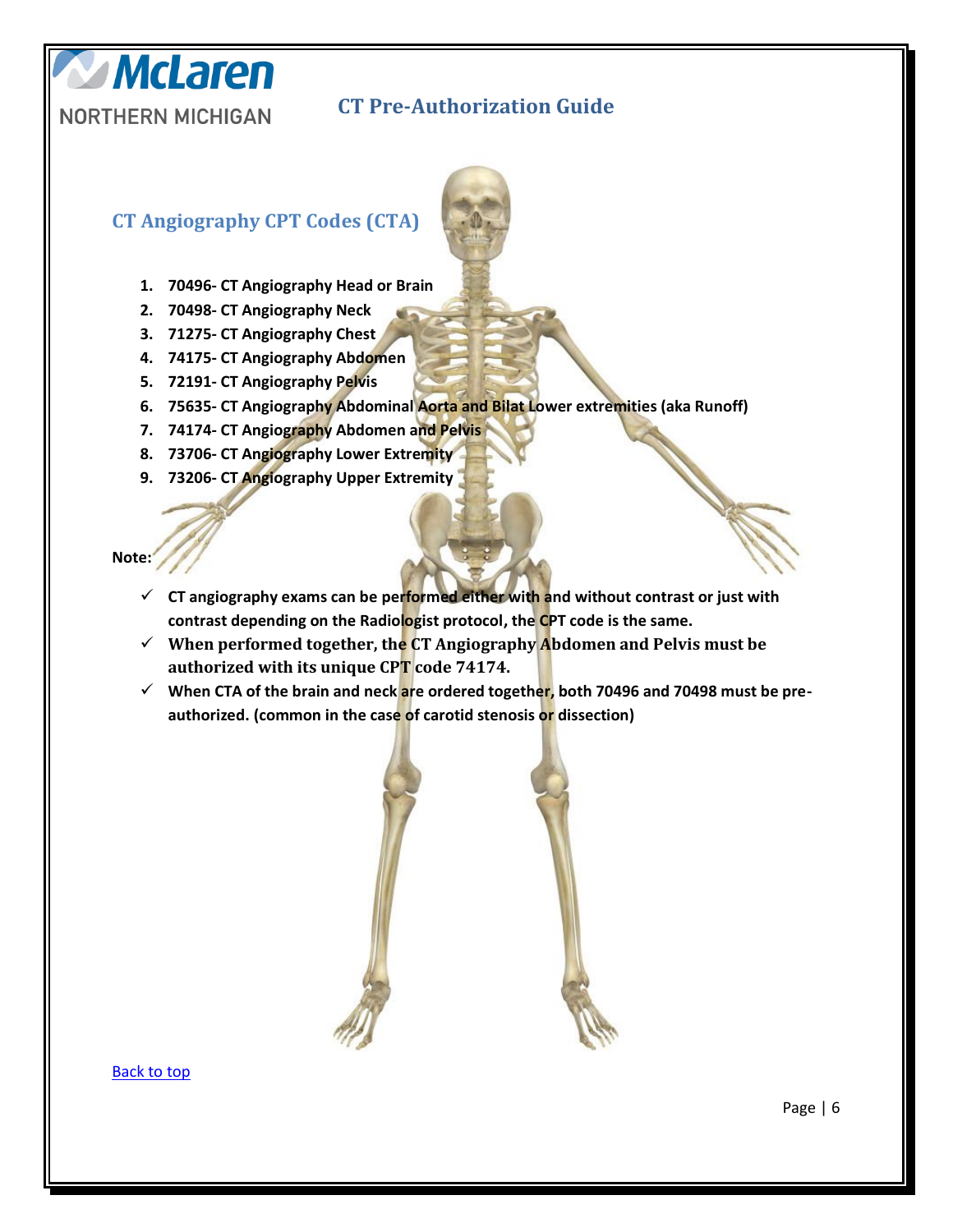

#### <span id="page-6-0"></span>**CT Lower Extremity CPT Codes (non-**

- **1. 73700- CT Lower Extremity without contrast**
- **2. 73701- CT Lower Extremity with contrast**
- **3. 73702- CT Lower Extremity with and without contrast**

**Note:**

- **Whether the hip, femur, knee, tib-fib, ankle, foot, toes or all are requested; only one preauthorization would be needed.**
- **Most commonly performed without contrast for occult fracture or follow up of known fracture.**
- **If the requested exam is a CT Arthrogram, please pre-authorize the "with contrast" code 73701.**
- **If CT Angiography is being requested, please see the [CTA Codes.](#page-5-1)**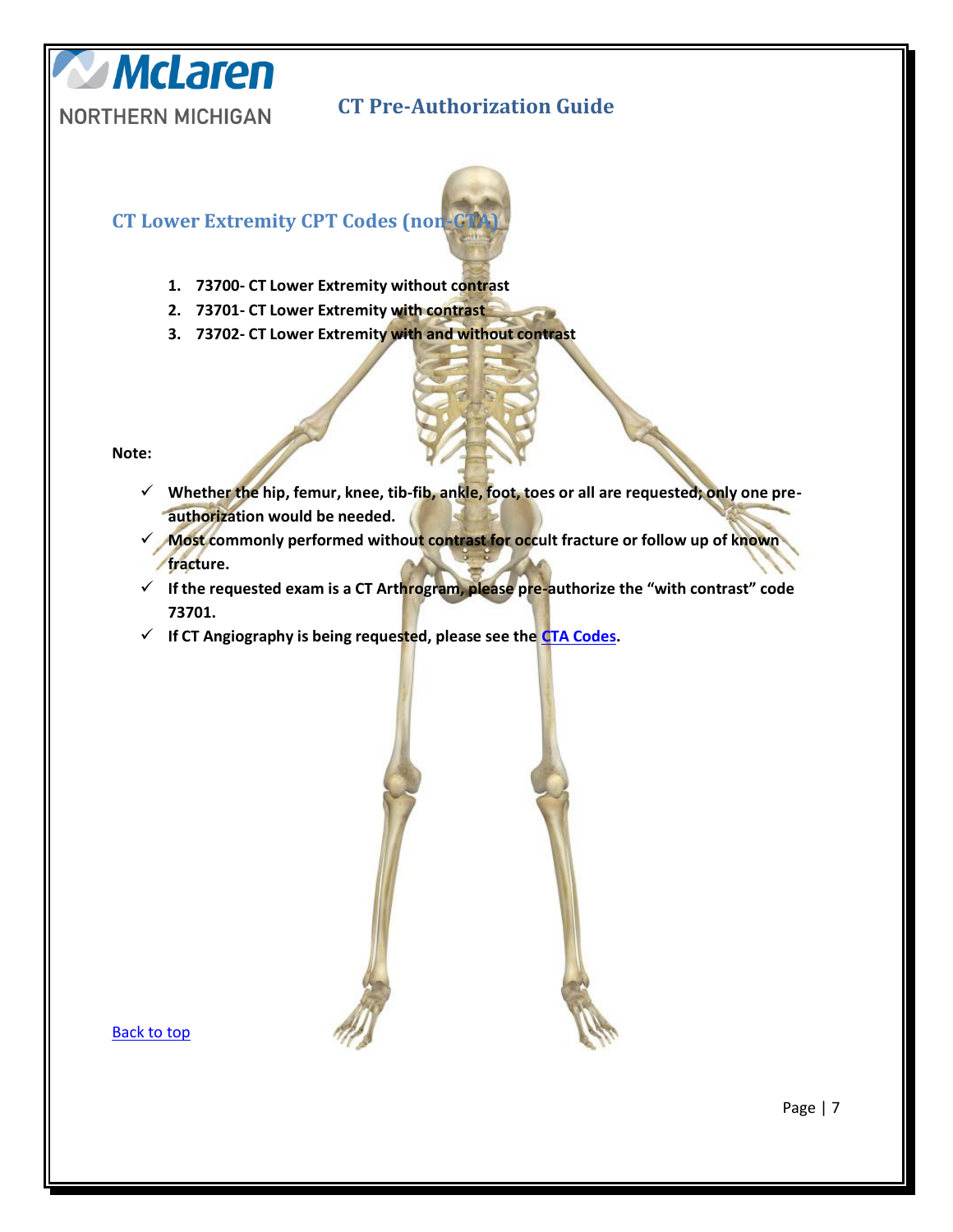#### **CT Cervical Spine CPT Codes**

- **1. 72125- CT Cervical Spine without contrast**
- **2. 72126- CT Cervical Spine with contrast**
- **3. 72127-CT Cervical Spine with**

**Note:** 

**McLaren** 

<span id="page-7-0"></span>**NORTHERN MICHIGAN** 

- **Rarely performed with and without contrast.**
- **Most often performed without contrast for fracture or follow up fracture.**
- **If ordered for post myelography, please pre-authorize 72126.**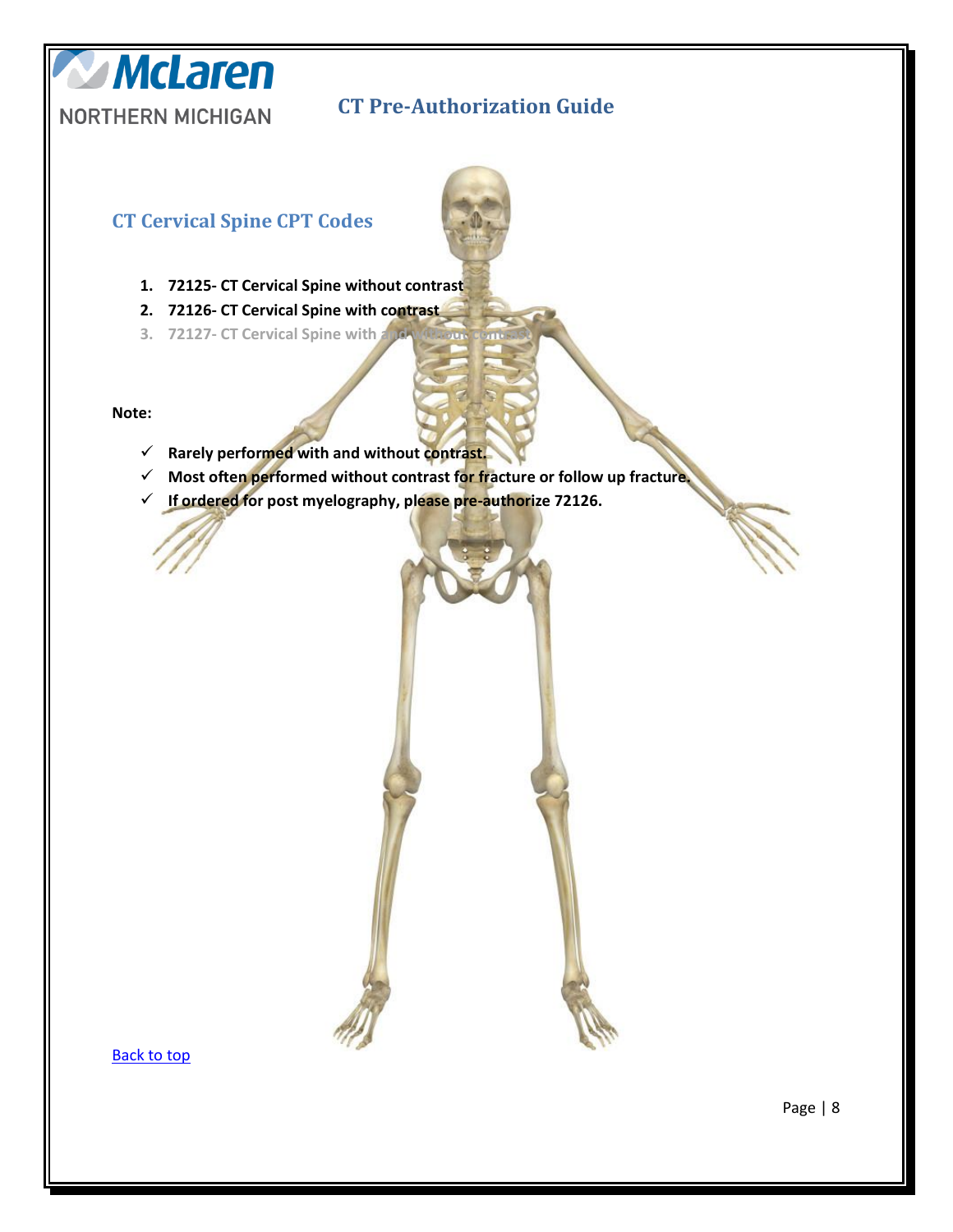

#### **CT Thoracic Spine CPT Codes**

**McLaren** 

<span id="page-8-0"></span>**NORTHERN MICHIGAN** 

- **1. 72128- CT Thoracic Spine without contrast**
- **2. 72129- CT Thoracic Spine with contrast**
- **3. 72130- CT Thoracic Spine with and without contrast**

**Note:**

- **Rarely performed with and without contrast.**
- **Most often performed without contrast for fracture or follow up fracture.**
- **If ordered for post myelography, please pre-authorize 72129.**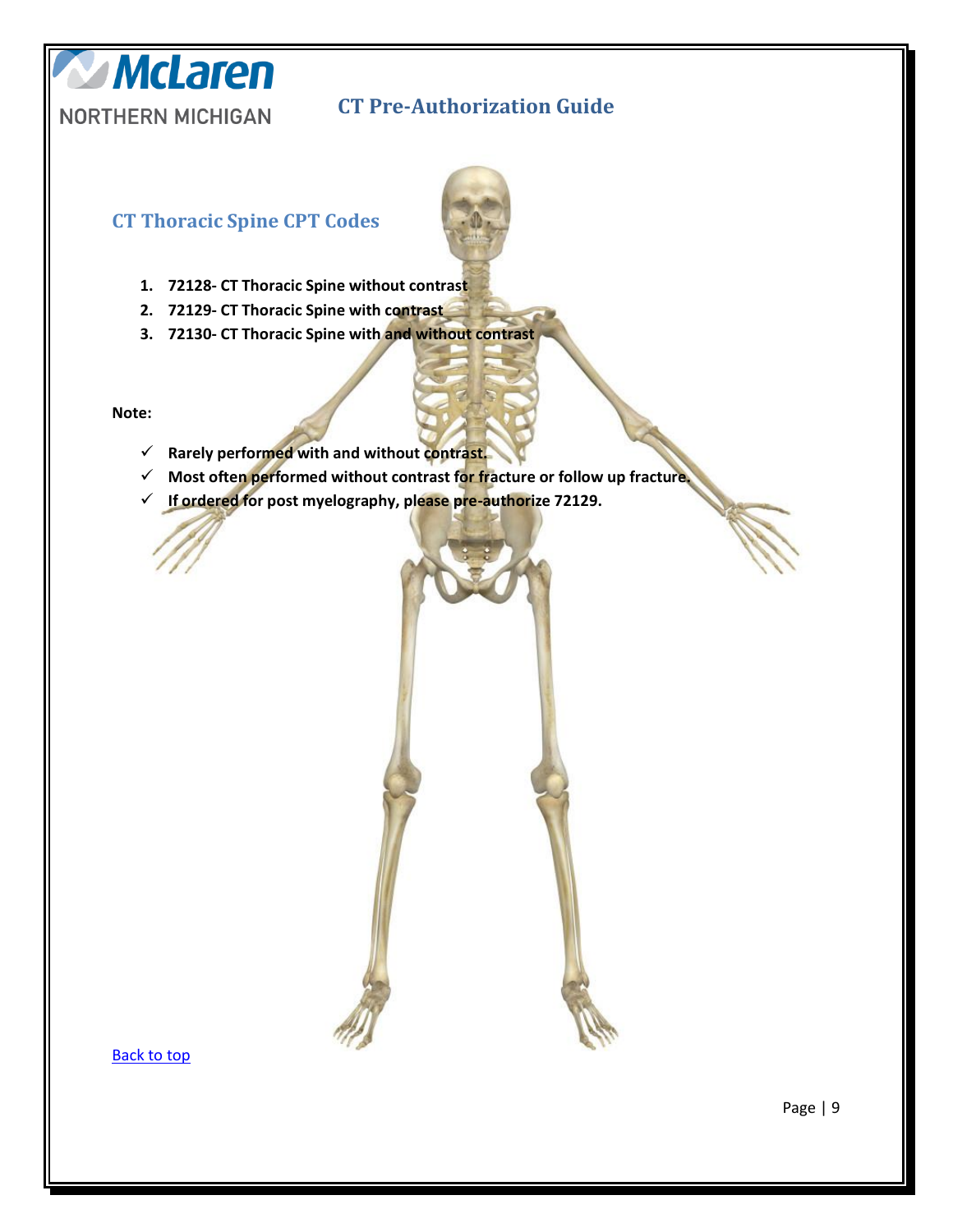### **CT Lumbosacral Spine CPT Codes**

- **1. 72131- CT Lumbar Spine without contrast**
- **2. 72132- CT Lumbar Spine with contrast**
- **3. 72133- CT Lumbar Spine with and without contrast**

**Note:**

**McLaren** 

<span id="page-9-0"></span>**NORTHERN MICHIGAN** 

- **Rarely performed with and without contrast.**
- **Most often performed without contrast for fracture or follow up fracture.**
- **If ordered for post myelography, please pre-authorize 72132.**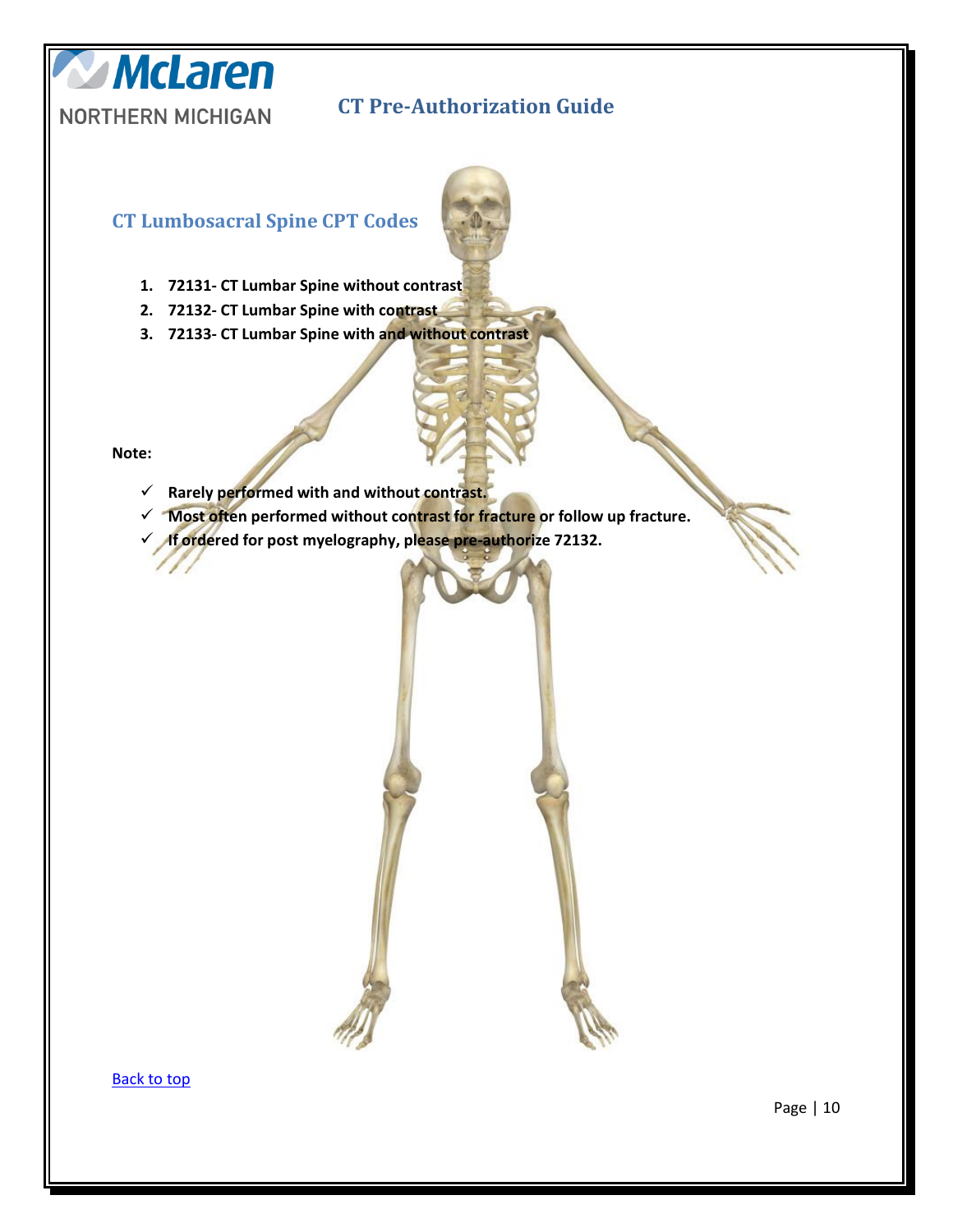<span id="page-10-0"></span>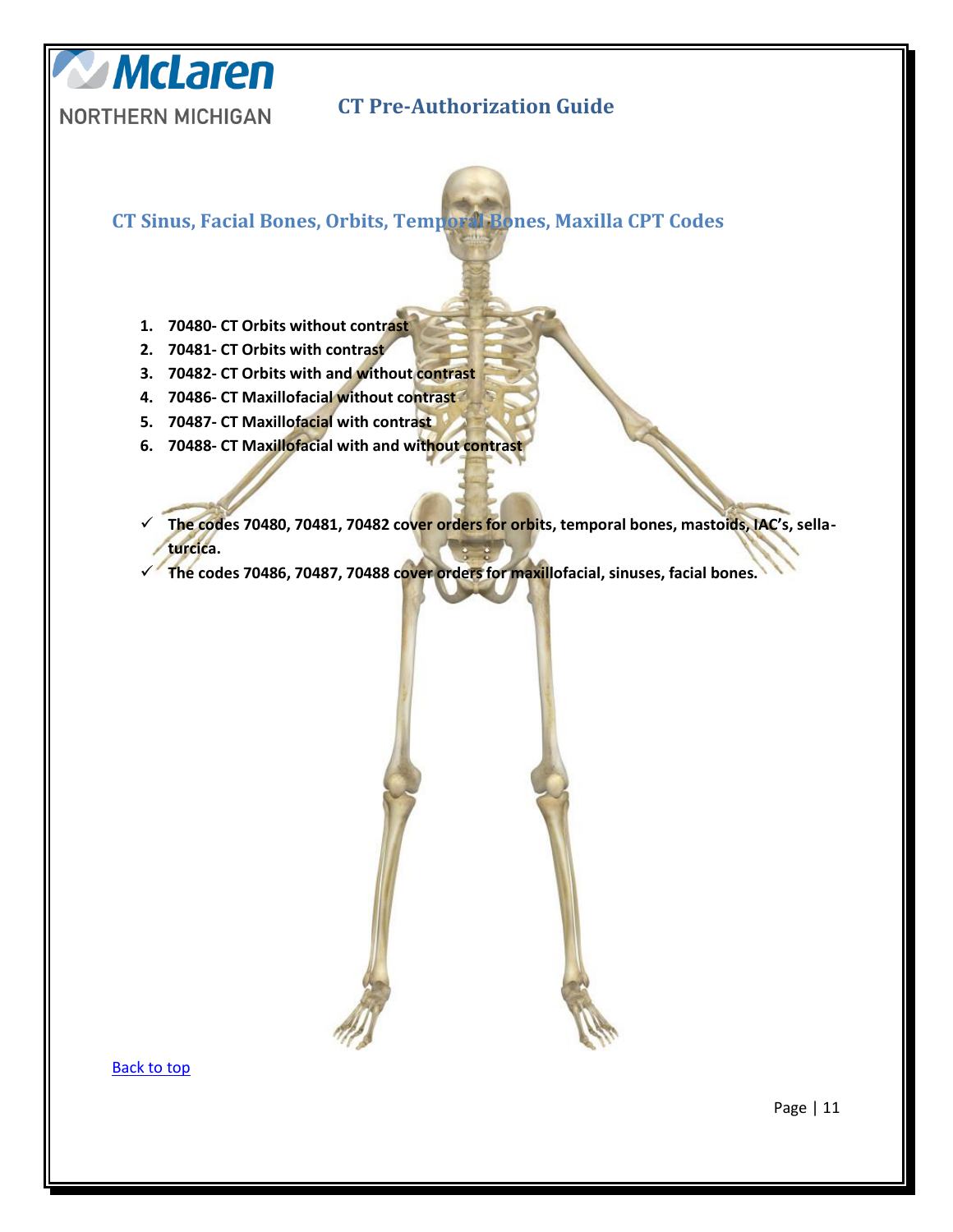

# <span id="page-11-0"></span>**CT Soft Tissue Neck CPT Codes**

- 1. **70490- CT Soft Tissue Neck without contrated**
- **2. 70491- CT Soft Tissue Neck with contrast**
- **3. 70492- CT Soft Tissue Neck with and without contrast**

**Note:**

- **Soft Tissue Neck is almost always scanned "with" contrast unless contraindicated.**
- **If CT Angiography is being requested, please see the [CTA Codes.](#page-5-1)**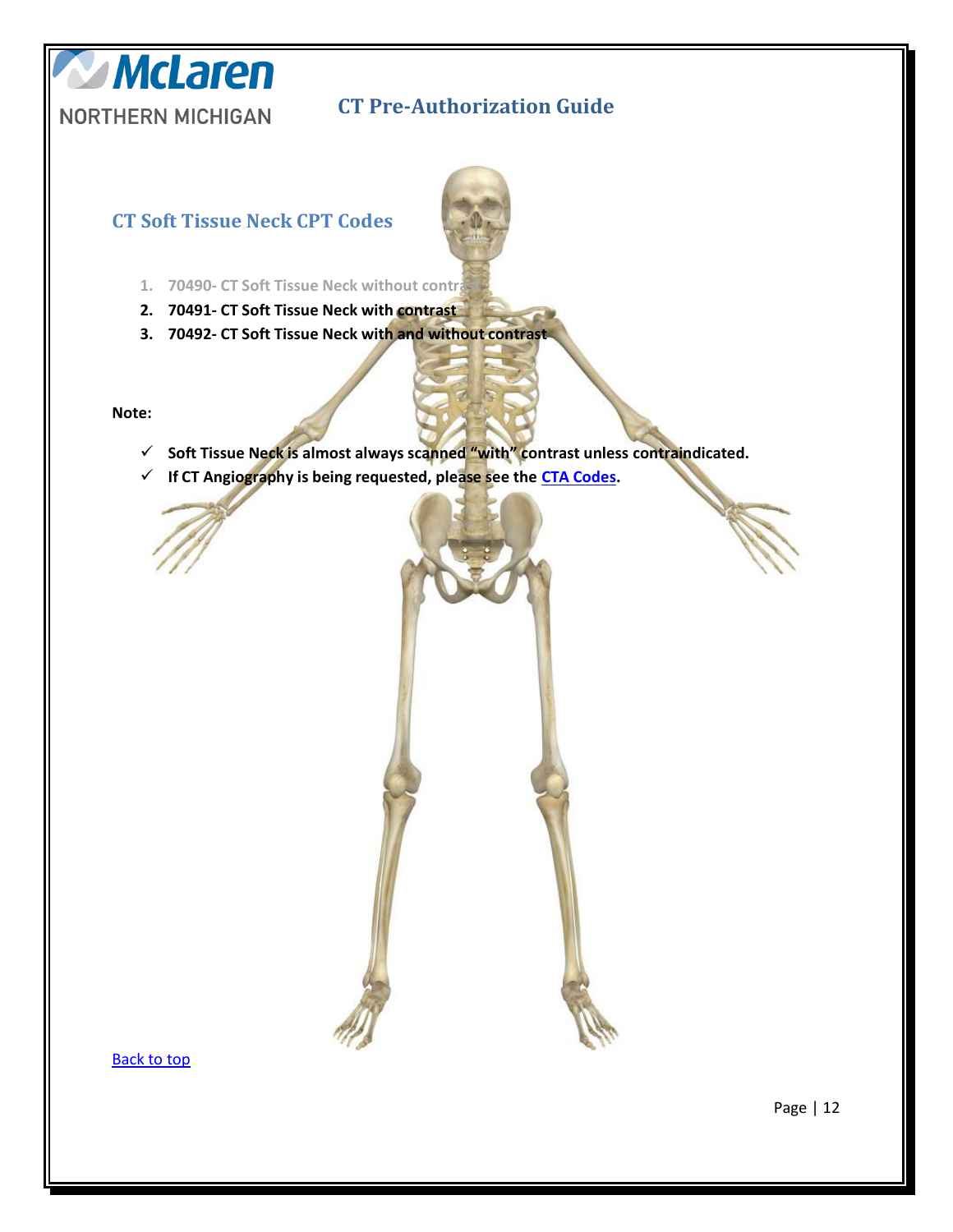

<span id="page-12-0"></span>**CT Guided procedure CPT Codes** 



- **1. 77012- CT Needle Biopsy Guidance/Guidance for needle placement**
- **2. 49083- CT Paracentesis Guidance**
- **3. 77011- CT Stereotactic guidance/Localization**
- **4. 75989- CT Cyst/Fluid/Abscess drainage guidance**

#### **Note:**

 **For 77012, additional surgical CPT codes will be added depending on the body part undergoing biopsy. (Lung, liver, kidney etc…)**